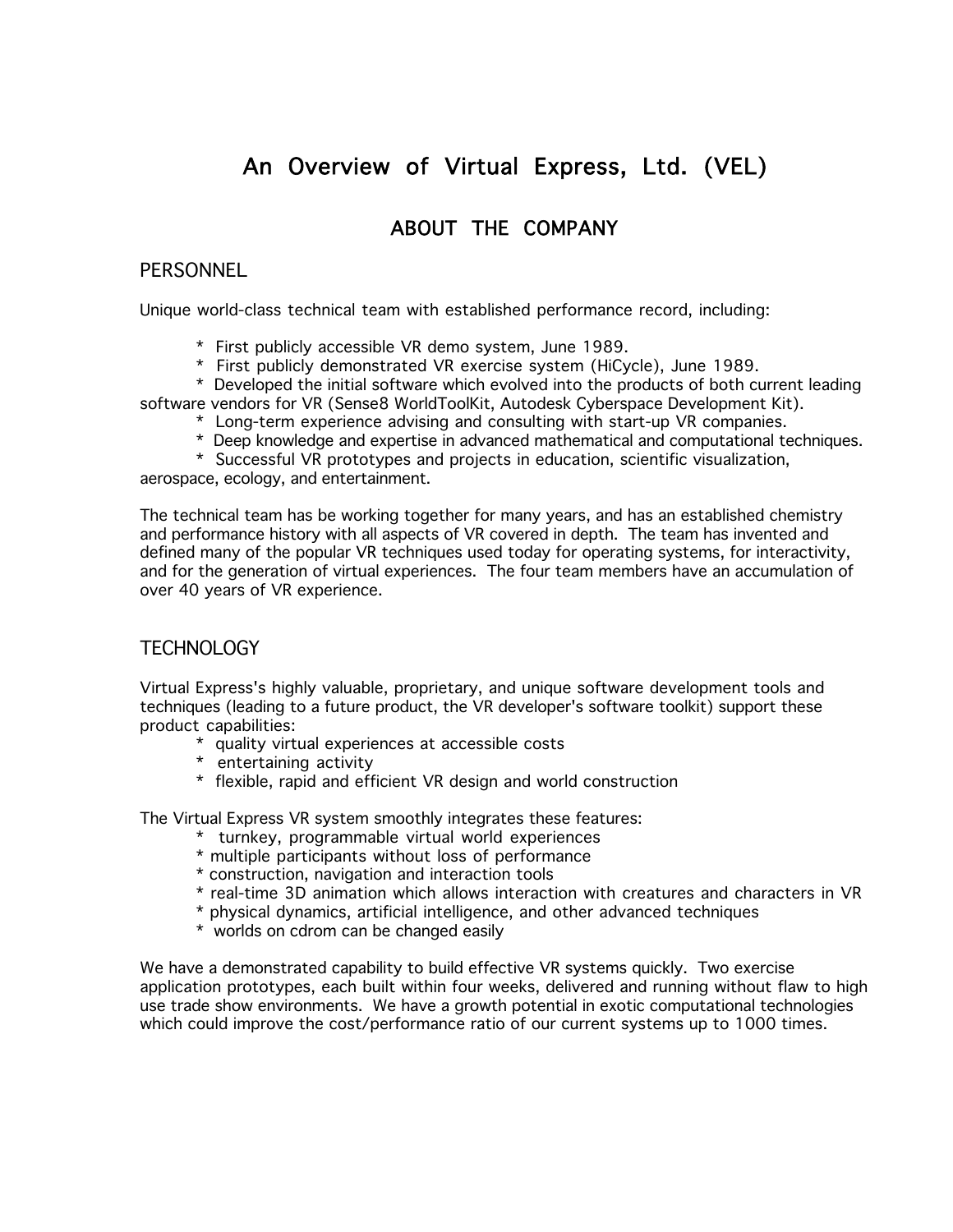## ABOUT THE PRODUCT

The Virtual Express product is *quality virtual experiences at affordable prices*. This product is unique, and is marketed

\* horizontally as infrastructure tools which facilitate applications developers in a VAR relationship to Virtual Express, and

\* vertically as selected applications developed by Virtual Express in

- (1) the health and exercise marketplace and
- (2) the location-based entertainment marketplace.

### PRODUCT FEATURES

#### TrueVR:

- \* 3D graphics, not 2D tricks that look like 3D.
- \* Inclusion (i.e. immersion), not desktop monitors.
- \* Environments, not picture-windows on a screen.
- \* Interaction, not moving cameras over a non-responsive environment.

\* Unique multiple participants (customized individual experiences), not many views onto the same scene.

\* Experiences, not sensations.

TrueVR means high frame rate, low lag, complex worlds, complete interactivity, full immersion, and intelligent entities. TrueVR avoids physiological discomfort, provides the feeling of freedom and excitement, and promotes the desire to return to the virtual world. No competing hardware systems below \$60,000 offer TrueVR; no competitors to date have the technical capabilities to design TrueVR experiences.

### Participant Centered Design:

The world feels right cause the physical body is modeled accurately within the virtual environment. Simulator sickness is minimized due to appropriate physiological constraints, cues, scaling, and expectation management. Our competition, for the most part, completely ignores these issues.

#### Multiple Participants:

Multiple participants are networked together in the same world, interacting with the world and with each other. Up to ten people can inhabit the same virtual world without loss of performance. For most of our competition, each new participant degrades the performance of the world. The most interesting thing in a virtual world is other people. Multiple participants provide a compelling social environment which makes the virtual worlds stimulating, challenging, and fun.

#### Interactive Entities:

Entities are creatures which act naturally in the virtual world and interact with all the participants. The Rabbit, for example, can autonomously search for food while, at the same time, following a participant. When the participant moves the food in real-time, the Rabbit alters its behavior in real-time. Most of our competition offers non-interaction (i.e. flythrough) or scripted interaction (push button to initiate a sequence of stored behaviors).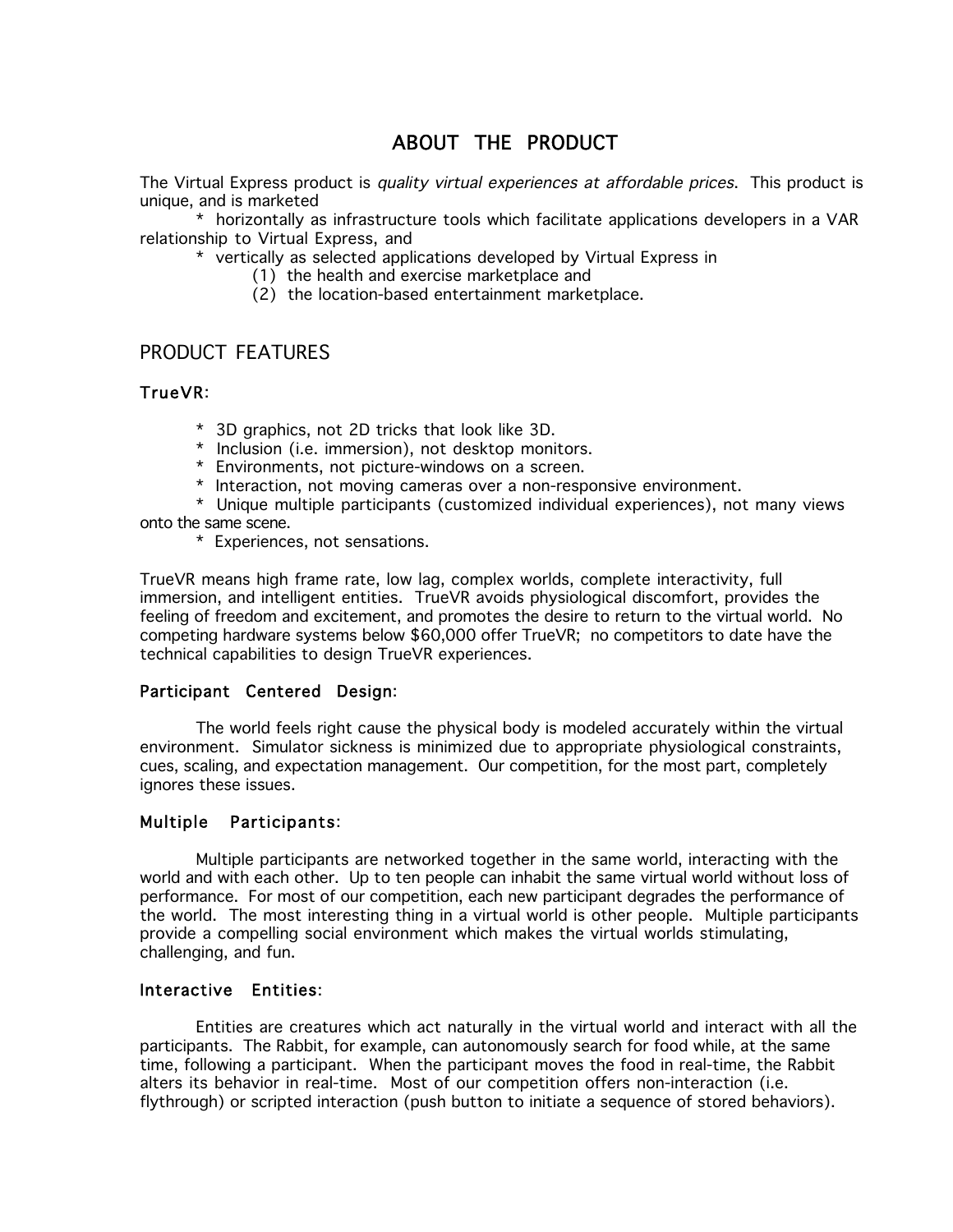Entities are sensitive to environmental conditions (acting differently if one or two participants are present), react conditionally (Rabbit looks for food only when hungry), and have their own dynamic agenda (not scripted but context dependent). This amounts to real-time, interactive, participatory, 3D cartoons. Entities encourage emotional involvement, captivating interactions, and participant acceptance.

#### Revolutionary Software Tools:

Our tools and techniques were developed over six years in the research environments which defined the evolution of VR since 1989. These tools

- \* are proprietary to VEL,
- \* are years ahead of the competition,
- \* provide unparalleled capabilities for rapid prototyping,
- \* provide fast development of functional, real-time inclusive worlds,
- \* assure pleasant and functional experiences,
- \* extend to future platforms and to future virtual worlds, and
- \* provide superior performance.

## MARKET ADVANTAGE

The design of *quality virtual world experiences* is integral to all technical and marketing activity, providing direction, specifications and project focus. Virtual Express excels at integrating physical activity with virtual experience, making the experience of virtual worlds feel good.

Our strategic advantage as integrators (makers of wholes) is that we are independent of any single part. The Virtual Express proprietary software works with *any* input or output devices. No competitors have the perspective, experience or tools to be integrators, so they each settle for a piece, a component. VEL can select among them all for the best, change at will, and upgrade rapidly without losing our strategic advantage. We can avoid competition at the component level, while having the essential ability to make the component products useful.

VEL proprietary software techniques give us about two years lead on all competition. This lead comes from knowing exactly what to do and how to do it; we have made most of the mistakes and figured out how to fix them. This competitive advantage is not in "bare software skills", it is in integrated VR systems software.

Virtual Express literally leads the world in integrated VR experience design. To have expertise in the design of virtual experiences, you need to have had long-term access to VR systems, to have had the opportunity to dwell in the virtual world for lots of time, and to have had the mandate to build and improve the experience. There are about four groups in the US who have had that opportunity.

VEL's essential competitive advantage is flexible, rapid prototyping VR design tools and skills. The competition that does have full access to VR systems does not have rapid prototyping tools. We can build, modify, learn, and invent literally 100 times faster than they can. It's like racing a bike (them) against a car (us).